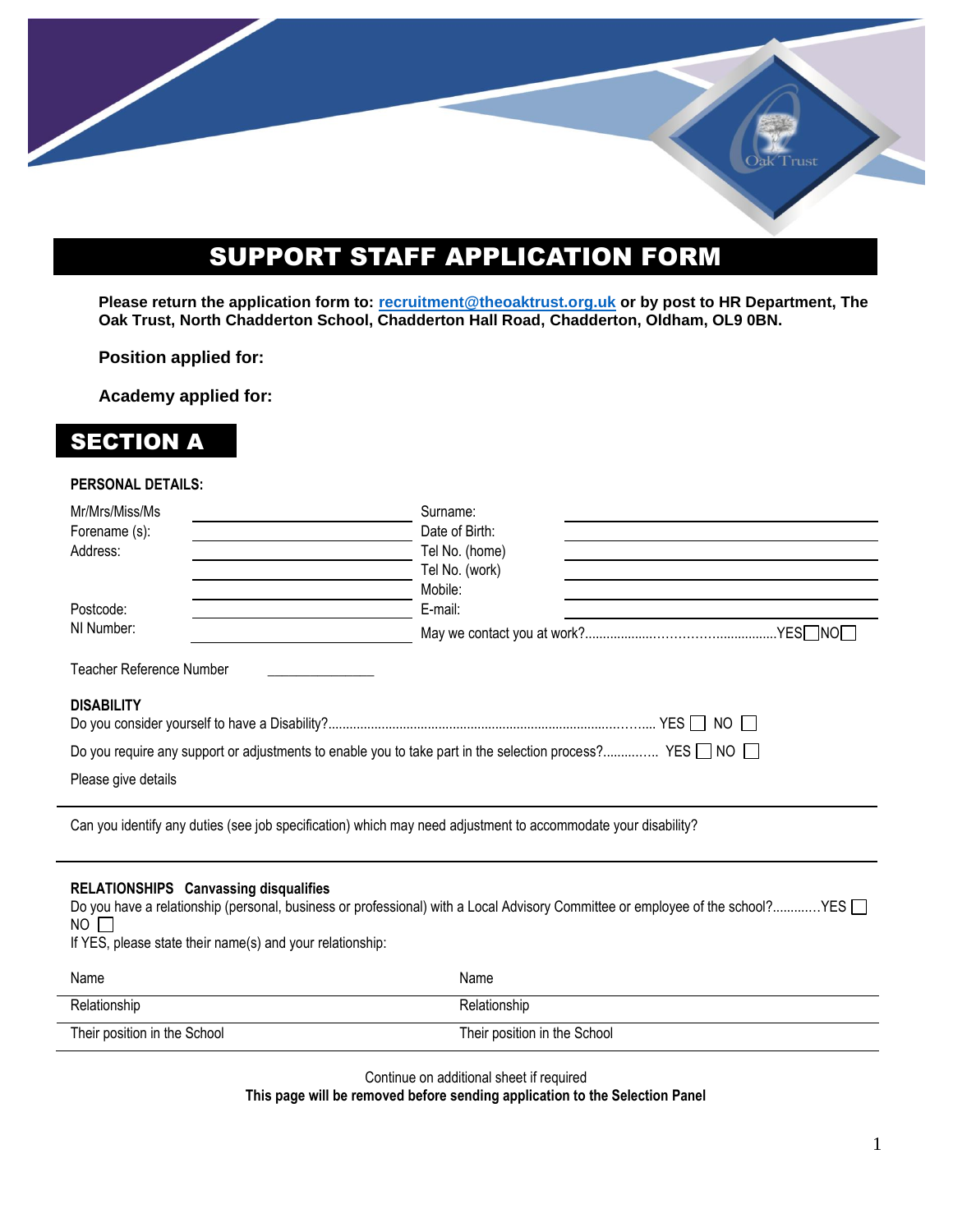|                                                                      | `rust                                                                  |
|----------------------------------------------------------------------|------------------------------------------------------------------------|
| This part of the form will be detached before the selection process. |                                                                        |
| Please tick appropriate box.<br>$\bullet$                            |                                                                        |
| <b>MY SEX IS</b>                                                     | <b>MY AGE IS</b>                                                       |
| $\Box$ MALE<br><b>FEMALE</b>                                         | 16-30<br>31-49<br>50-59<br>$\Box$<br>$60+$<br>$\Box$<br>$\blacksquare$ |
| <b>MY CULTURAL ETHNIC ORIGIN IS</b><br><b>WHITE</b>                  | <b>BLACK or BLACK BRITISH</b>                                          |
| <b>British</b>                                                       | Caribbean                                                              |
| Irish                                                                | African                                                                |
| Other                                                                | Other                                                                  |
| Please specify<br><b>ASIAN or ASIAN BRITISH</b>                      | Please specify<br><b>DUAL HERITAGE</b>                                 |
| Bangladeshi                                                          | Asian and White                                                        |
| Indian<br>$\sim$                                                     | <b>Black African and White</b><br>$\blacksquare$                       |
| Kashmiri                                                             | <b>Black Caribbean and White</b>                                       |
| Pakistani                                                            | Other                                                                  |
| Other                                                                | Please specify                                                         |
| Please specify                                                       |                                                                        |
| <b>CHINESE and OTHER ETHNIC GROUP</b>                                |                                                                        |
| Chinese<br>Other<br>Please specify                                   |                                                                        |

**Where did you learn of this job? e.g Twitter, word of mouth, Greater Manchester Jobs Website etc.** 

\_\_\_\_\_\_\_\_\_\_\_\_\_\_\_\_\_\_\_\_\_\_\_\_\_\_\_\_\_\_\_\_\_\_\_\_\_\_\_\_\_\_\_\_\_\_\_\_\_\_\_\_\_\_\_\_\_\_\_\_\_\_\_\_\_\_\_\_\_\_\_\_\_\_\_\_

**This page will be removed before sending application to the Selection Panel**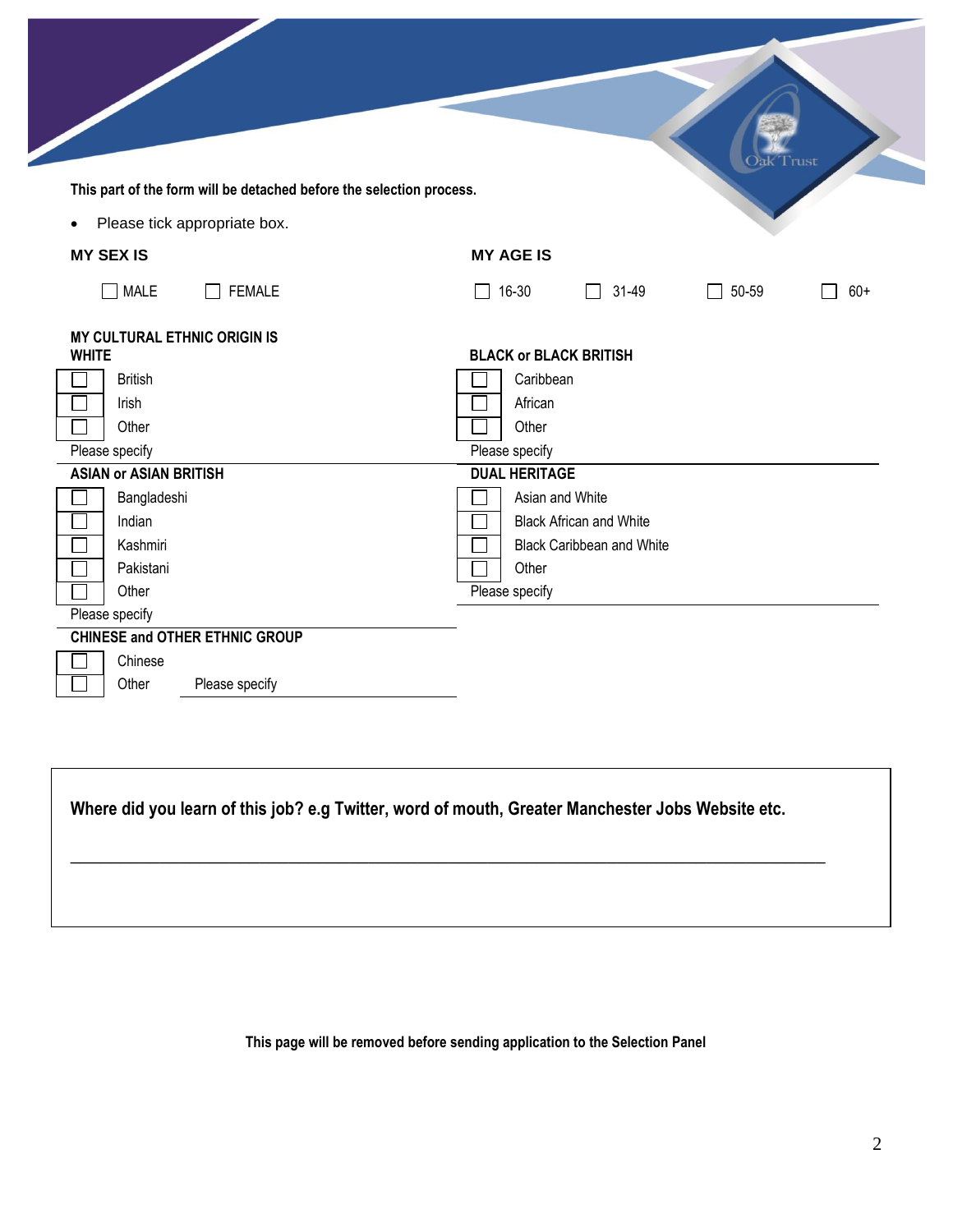## SECTION B

List your qualifications below ensuring that you do not miss any identified in the person specification or you may disqualify yourself at shortlisting. If you are awaiting results, give the expected grade and make clear that this result is still unknown. If called for interview you will be asked to provide evidence of your qualifications. Continue on a separate sheet if necessary.

| QUALIFICATIONS | <b>GRADE AWARDED</b> | <b>DATE AWARDED</b> |
|----------------|----------------------|---------------------|
|                |                      |                     |
|                |                      |                     |
|                |                      |                     |
|                |                      |                     |
|                |                      |                     |
|                |                      |                     |
|                |                      |                     |
|                |                      |                     |
|                |                      |                     |
|                |                      |                     |

List any training relevant to this post, even if undertaken outside of your formal employment. Continue on a separate sheet if necessary.

| <b>TRAINING</b> | <b>GRADE AWARDED</b> | DATE AWARDED |
|-----------------|----------------------|--------------|
|                 |                      |              |
|                 |                      |              |
|                 |                      |              |
|                 |                      |              |
|                 |                      |              |
|                 |                      |              |
|                 |                      |              |
|                 |                      |              |
|                 |                      |              |
|                 |                      |              |
|                 |                      |              |

ùst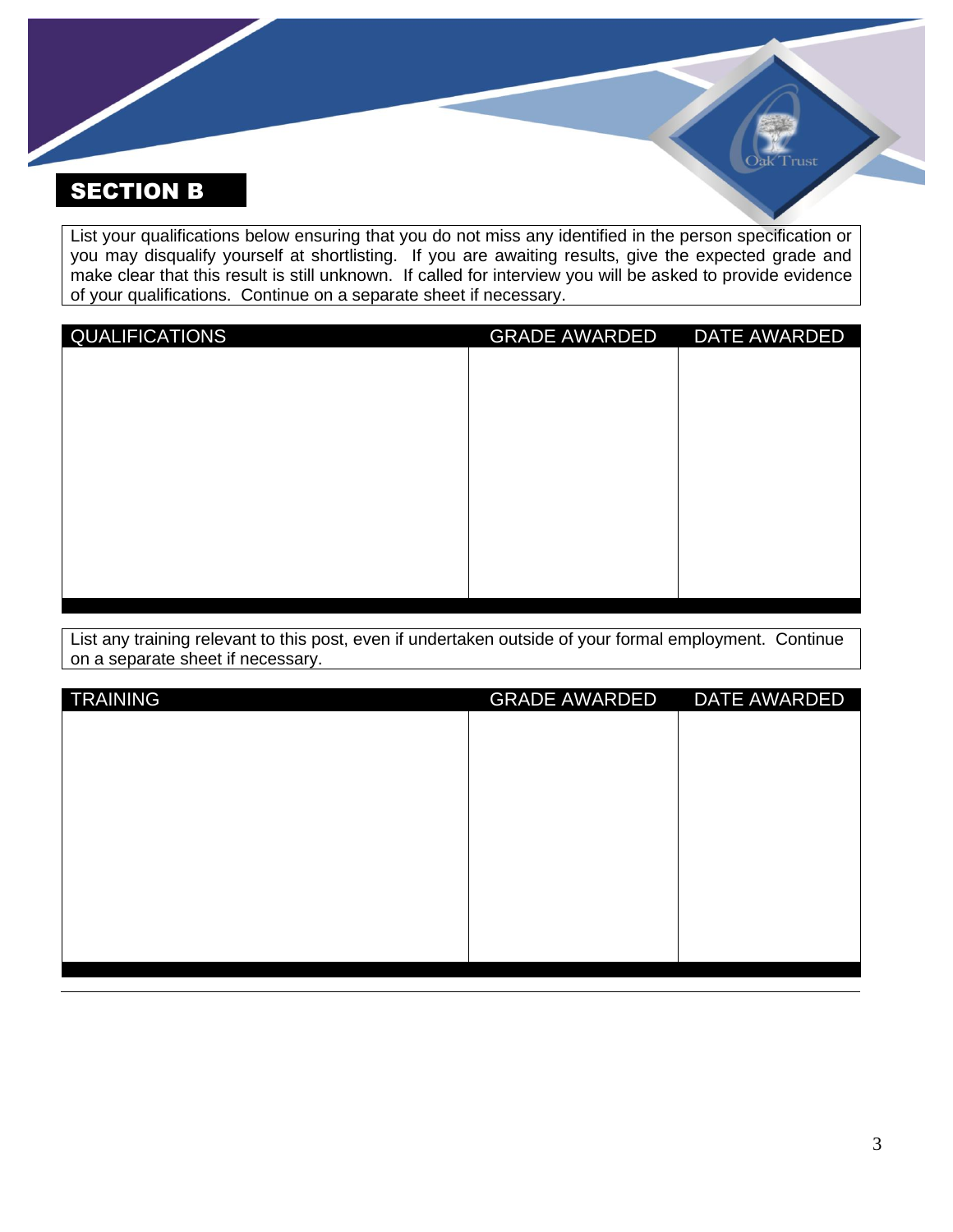rust<sup>.</sup>

Please give details of current Professional Membership or Apprenticeship. If membership of a professional body is a requirement of the post, make sure it is noted here or you may disqualify yourself at shortlisting.

| <b>MEMBERSHIP</b><br>PROFESSIONAL BODY/ASSOCIATION | <b>DATE</b><br>ADMITTED | <b>STATUS</b> | <b>MEMBERSHIP</b><br><b>NUMBER</b> |
|----------------------------------------------------|-------------------------|---------------|------------------------------------|
|                                                    |                         |               |                                    |
|                                                    |                         |               |                                    |
|                                                    |                         |               |                                    |
|                                                    |                         |               |                                    |
|                                                    |                         |               |                                    |
|                                                    |                         |               |                                    |
|                                                    |                         |               |                                    |
|                                                    |                         |               |                                    |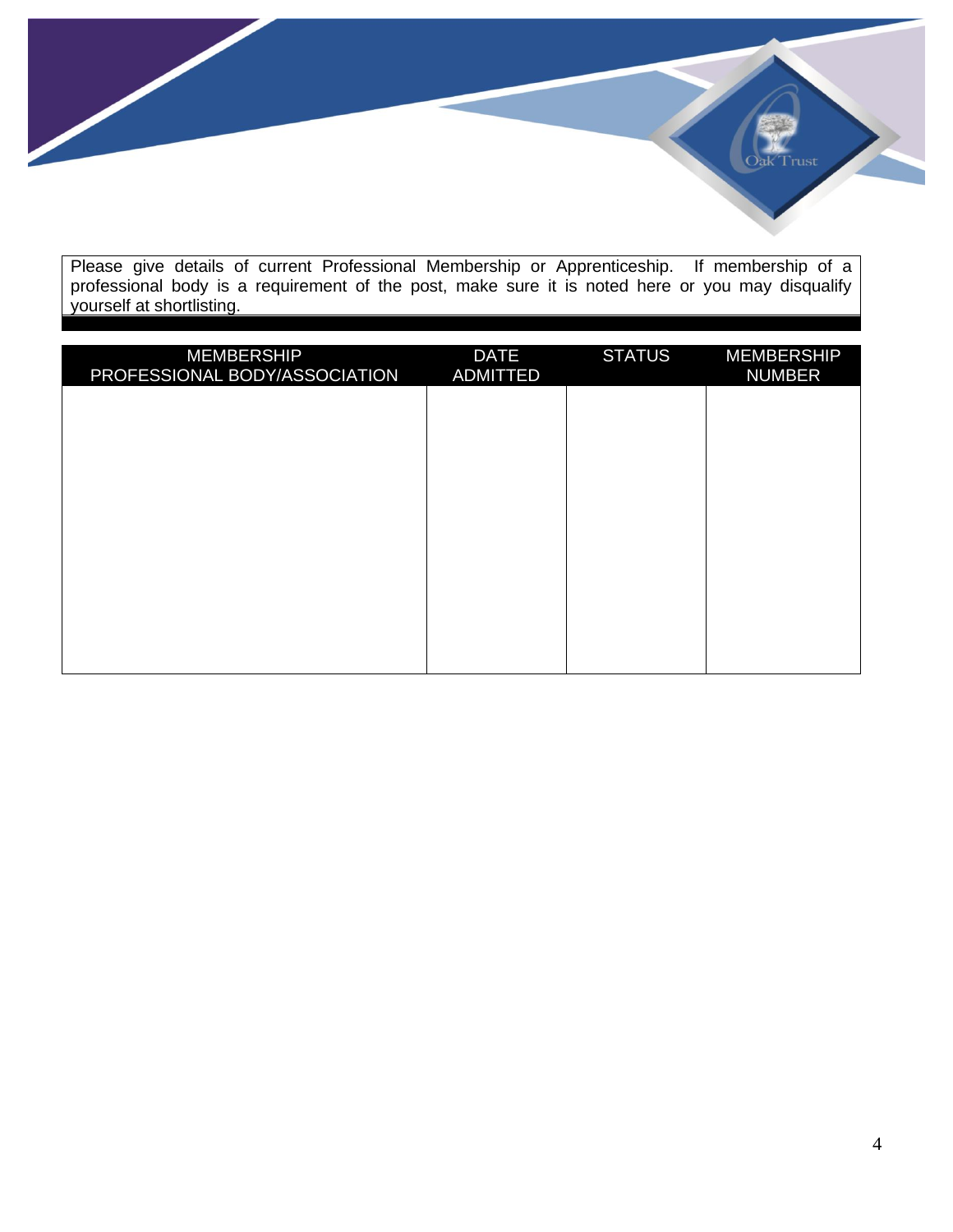# SECTION C

## DETAILS OF EMPLOYMENT PRESENT OR MOST RECENT EMPLOYER

If this is your first job after leaving education, give the school or college's name in place of employer's name, and your date of leaving and disregard the other items.

**Job Title:**

**Employer's Name:**

**Date Appointed:**

**Date of Leaving** (if applicable):

Salary: **Notice Period: Notice Period:** 

**Reason for Leaving:**

### EMPLOYMENT HISTORY

Please list your previous employment and any voluntary, part-time, casual and unpaid work **starting with the most recent.** You should try to make the information you give as full and accurate as possible. **You must include details of any gaps in employment.**

Continue on a separate sheet if necessary.

| <b>NAME AND ADDRESS</b><br>OF EMPLOYER | <b>JOB TITLE</b> | <b>START DATE</b> | <b>END DATE</b> | <b>REASON FOR</b><br><b>LEAVING</b> |
|----------------------------------------|------------------|-------------------|-----------------|-------------------------------------|
|                                        |                  |                   |                 |                                     |
|                                        |                  |                   |                 |                                     |
|                                        |                  |                   |                 |                                     |
|                                        |                  |                   |                 |                                     |
|                                        |                  |                   |                 |                                     |
|                                        |                  |                   |                 |                                     |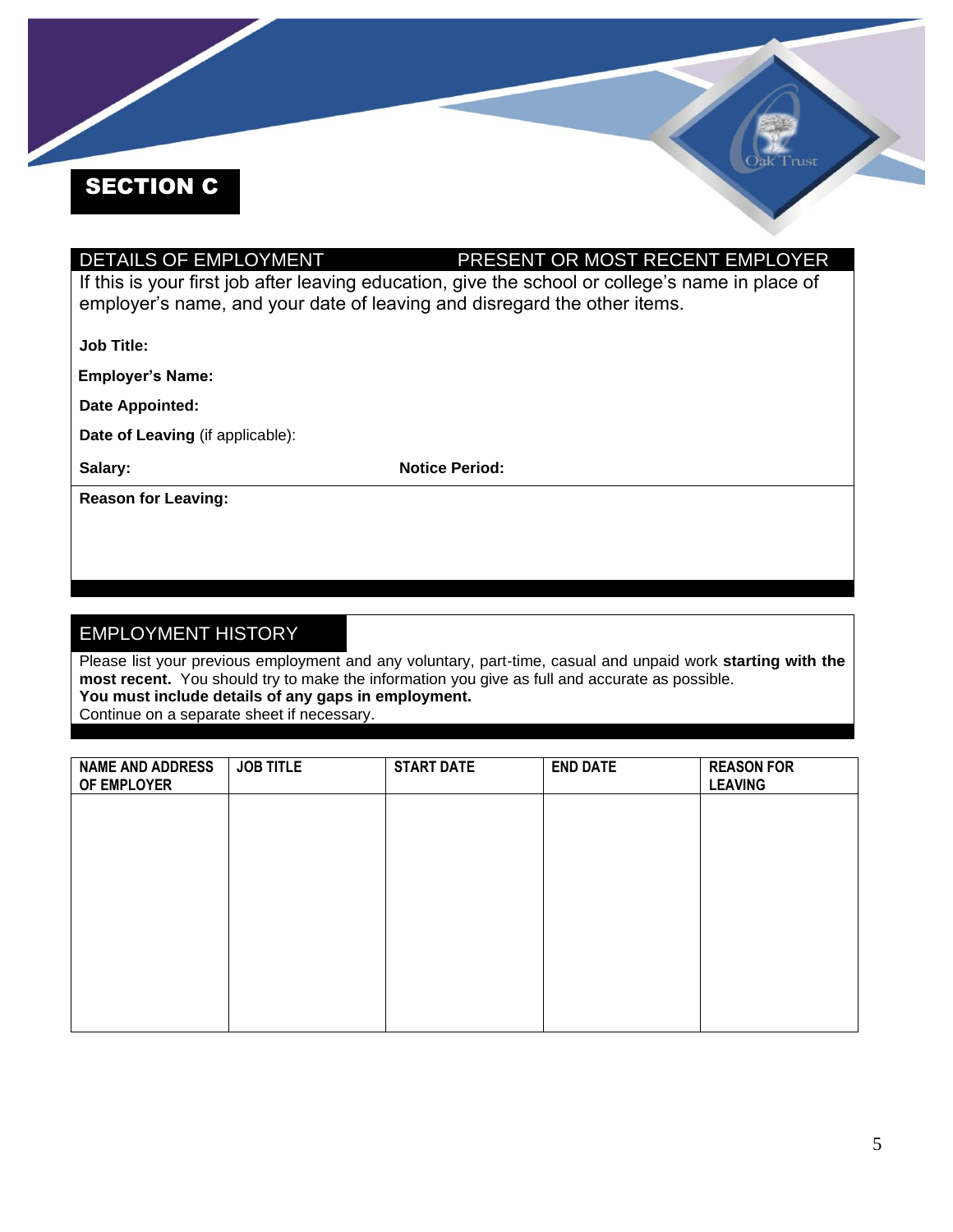## SECTION D

#### FURTHER INFORMATION

This section of the application is very important, as this is where you demonstrate how you meet the requirements of the job.

Read through the job description and person specification to get a clear view of what the job involves. The person specification you have been sent describes the necessary skills, experience and qualifications we are looking for.

Make sure that you tell us how you match the requirements of the job by giving examples of any relevant experience, qualifications, skills and abilities

Ensure that the information you provide is well structured and relevant to the person specification. You may find it easier to structure the information you provide by using the criteria listed in the person specification. Continue on a separate on a separate sheet if necessary.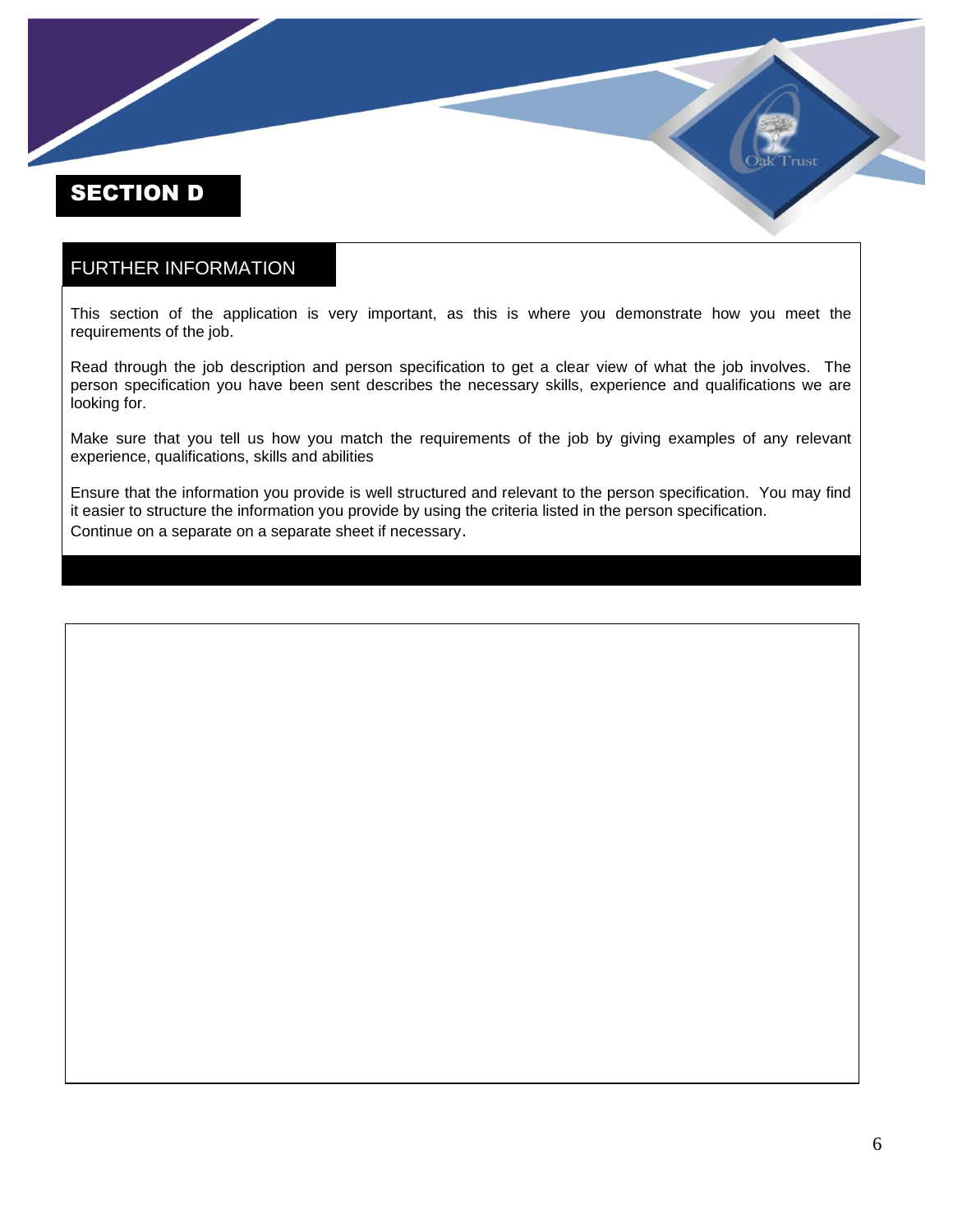

## FURTHER INFORMATION continued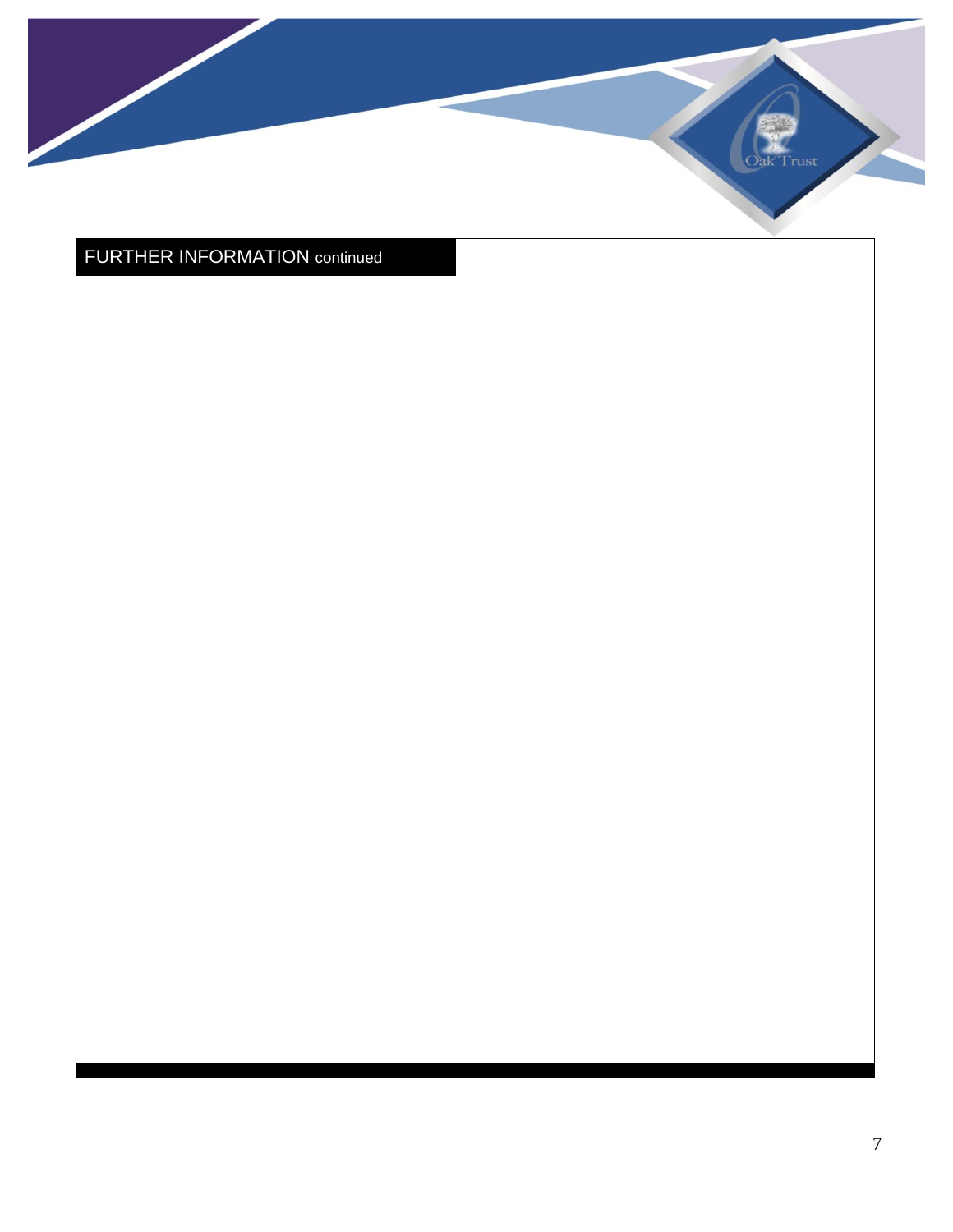## SECTION E

## REFERENCES One of your references must be your present/most recent employer or, if this is your first job

after leaving full time education, one of your tutors. References are usually requested before the interview unless you tick the box asking us not to contact your referee.

Please state in what capacity each referee is acting, e.g. current employer

| <b>FIRST REFEREE</b>                                                  | <b>SECOND REFEREE</b>                                                 |
|-----------------------------------------------------------------------|-----------------------------------------------------------------------|
| <b>Title: Mr/Mrs/Miss/Ms</b>                                          | <b>Title: Mr/Mrs/Miss/Ms</b>                                          |
| Name:                                                                 | Name:                                                                 |
| <b>Job Title:</b>                                                     | <b>Job Title:</b>                                                     |
| <b>Address:</b>                                                       | <b>Address:</b>                                                       |
|                                                                       |                                                                       |
|                                                                       |                                                                       |
| Postcode:                                                             | Postcode:                                                             |
| Tel No.                                                               | Tel No.                                                               |
| <b>Mobile No:</b>                                                     | <b>Mobile No:</b>                                                     |
| Email:                                                                | Email:                                                                |
| How do you know this person?                                          | How do you know this person?                                          |
| If you are selected may we contact this<br>person prior to interview? | If you are selected may we contact this<br>person prior to interview? |
| Yes $\Box$<br>No                                                      | Yes $\Box$<br>No $\square$                                            |